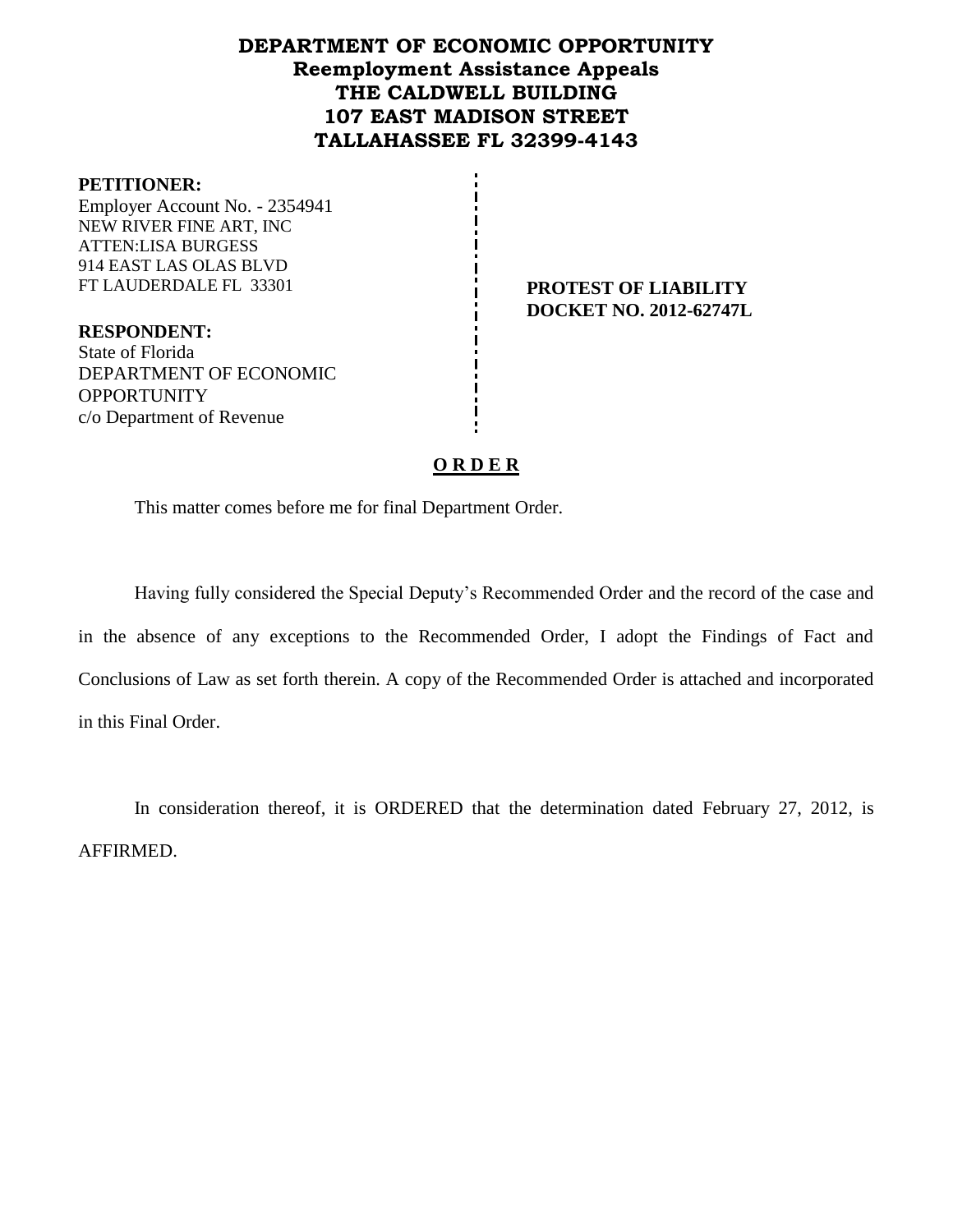#### **JUDICIAL REVIEW**

Any request for judicial review must be initiated within 30 days of the date the Order was filed. Judicial review is commenced by filing one copy of a *Notice of Appeal* with the DEPARTMENT OF ECONOMIC OPPORTUNITY at the address shown at the top of this Order and a second copy, with filing fees prescribed by law, with the appropriate District Court of Appeal. It is the responsibility of the party appealing to the Court to prepare a transcript of the record. If no court reporter was at the hearing, the transcript must be prepared from a copy of the Special Deputy's hearing recording, which may be requested from the Office of Appeals.

Cualquier solicitud para revisión judicial debe ser iniciada dentro de los 30 días a partir de la fecha en que la Orden fue registrada. La revisión judicial se comienza al registrar una copia de un *Aviso de Apelación* con la Agencia para la Innovación de la Fuerza Laboral [*DEPARTMENT OF ECONOMIC OPPORTUNITY]* en la dirección que aparece en la parte superior de este *Orden* y una segunda copia, con los honorarios de registro prescritos por la ley, con el Tribunal Distrital de Apelaciones pertinente. Es la responsabilidad de la parte apelando al tribunal la de preparar una transcripción del registro. Si en la audiencia no se encontraba ningún estenógrafo registrado en los tribunales, la transcripción debe ser preparada de una copia de la grabación de la audiencia del Delegado Especial [*Special Deputy*], la cual puede ser solicitada de la Oficina de Apelaciones.

Nenpòt demann pou yon revizyon jiridik fèt pou l kòmanse lan yon peryòd 30 jou apati de dat ke Lòd la te depoze a. Revizyon jiridik la kòmanse avèk depo yon kopi yon *Avi Dapèl* ki voye bay DEPARTMENT OF ECONOMIC OPPORTUNITY lan nan adrès ki parèt pi wo a, lan tèt *Lòd* sa a e yon dezyèm kopi, avèk frè depo ki preskri pa lalwa, bay Kou Dapèl Distrik apwopriye a. Se responsabilite pati k ap prezante apèl la bay Tribinal la pou l prepare yon kopi dosye a. Si pa te gen yon stenograf lan seyans lan, kopi a fèt pou l prepare apati de kopi anrejistreman seyans lan ke Adjwen Spesyal la te fè a, e ke w ka mande Biwo Dapèl la voye pou ou.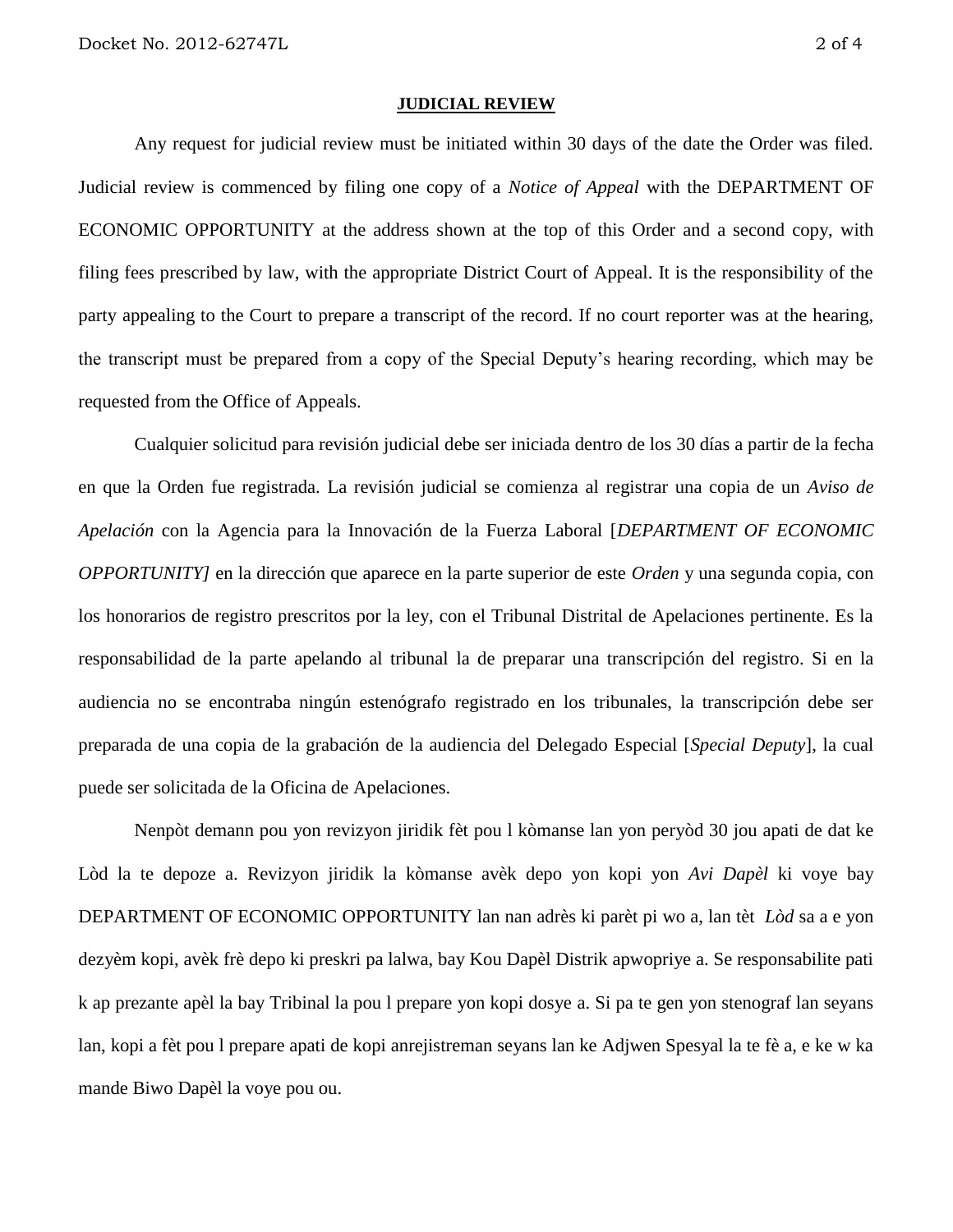DONE and ORDERED at Tallahassee, Florida, this \_\_\_\_\_\_\_ day of November, 2012.



Altemese Smith, Assistant Director, Reemployment Assistance Services DEPARTMENT OF ECONOMIC OPPORTUNITY

FILED ON THIS DATE PURSUANT TO § 120.52, FLORIDA STATUTES, WITH THE DESIGNATED DEPARTMENT CLERK, RECEIPT OF WHICH IS HEREBY ACKNOWLEDGED.

 $\overline{\phantom{a}}$  ,  $\overline{\phantom{a}}$  ,  $\overline{\phantom{a}}$  ,  $\overline{\phantom{a}}$  ,  $\overline{\phantom{a}}$  ,  $\overline{\phantom{a}}$  ,  $\overline{\phantom{a}}$  ,  $\overline{\phantom{a}}$ DEPUTY CLERK DATE

## **CERTIFICATE OF SERVICE**

**I HEREBY CERTIFY that true and correct copies of the foregoing Final Order have been furnished to the persons listed below in the manner described, on the \_\_\_\_\_\_\_ day of November, 2012**.

Shoner 5. Bans

SHANEDRA Y. BARNES, Special Deputy Clerk DEPARTMENT OF ECONOMIC OPPORTUNITY Reemployment Assistance Appeals 107 EAST MADISON STREET TALLAHASSEE FL 32399-4143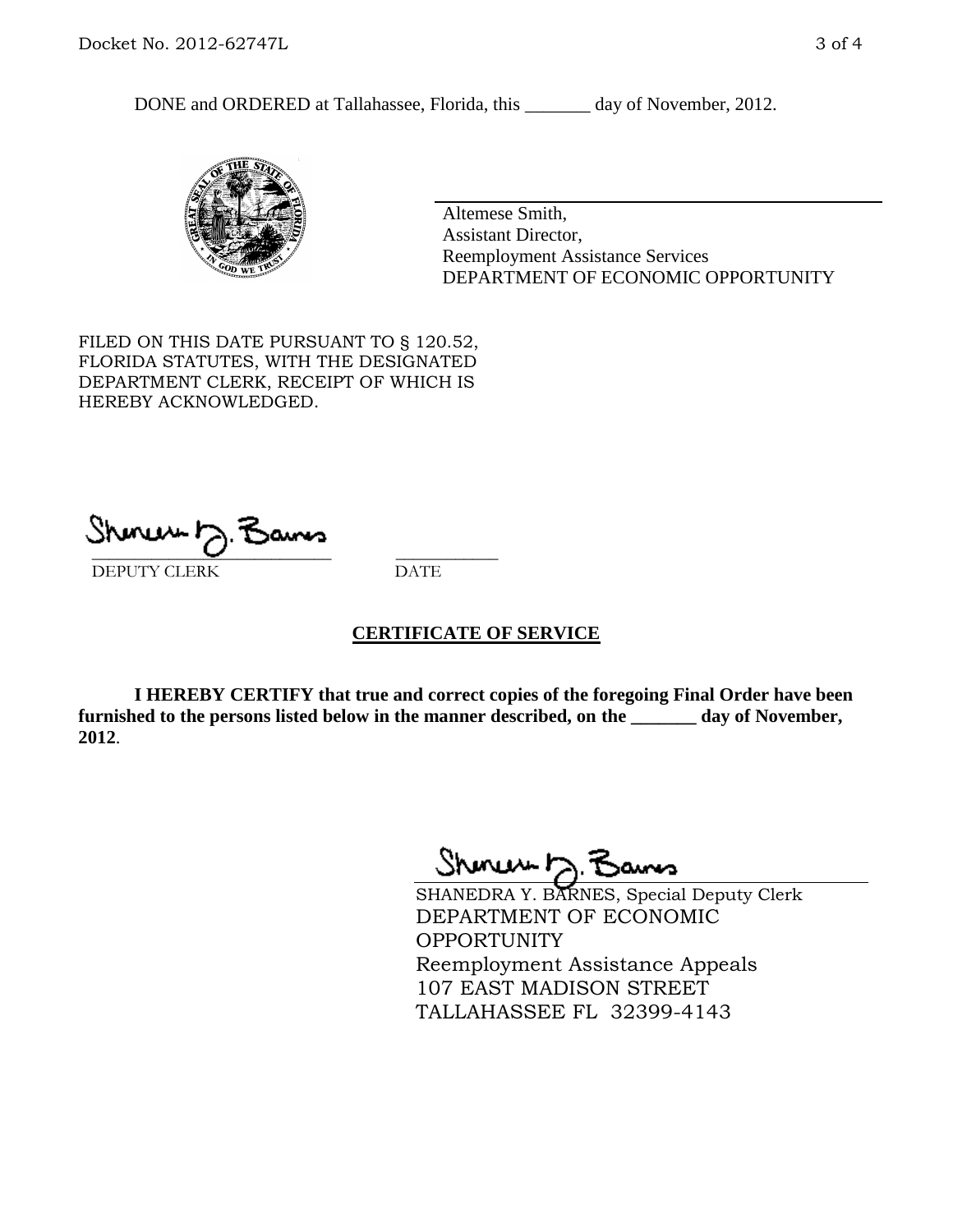By U.S. Mail:

NEW RIVER FINE ART, INC ATTN:LISA BURGESS 914 EAST LAS OLAS BLVD FT LAUDERDALE FL 33301

DEPARTMENT OF REVENUE ATTN: VANDA RAGANS - CCOC #1-4857 5050 WEST TENNESSEE STREET TALLAHASSEE FL 32399

FLORIDA DEPARTMENT OF REVENUE ATTN: JOYCE FLAKES 3111 N. UNIVERSITY DRIVE SUITE 501 CORAL SPRINGS FL 33065-5096

FLORIDA DEPARTMENT OF REVENUE ATTN: MARGARET CESAR, TAX AUDITOR 3111 N. UNIVERSITY DRIVE SUITE 501 CORAL SPRINGS FL 33065-5096

JOSEPH MOTT 1859 BANKS ROAD MARGATE FL 33063-7704

State of Florida DEPARTMENT OF ECONOMIC OPPORTUNITY c/o Department of Revenue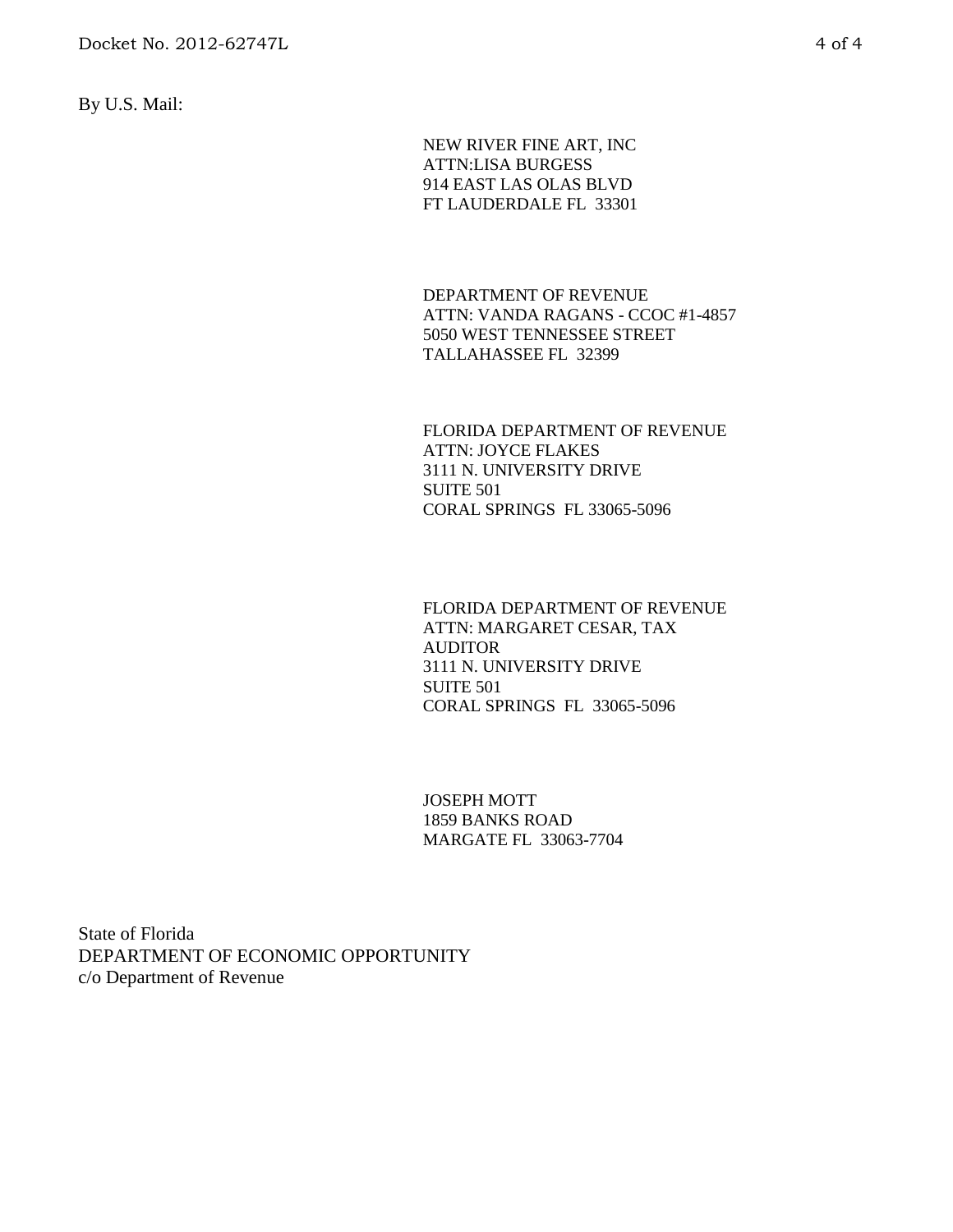## **DEPARTMENT OF ECONOMIC OPPORTUNITY Reemployment Assistance Appeals**

MSC 347 CALDWELL BUILDING 107 EAST MADISON STREET TALLAHASSEE FL 32399-4143

### **PETITIONER:**

Employer Account No. - 2354941 NEW RIVER FINE ART, INC ATTEN:LISA BURGESS 914 EAST LAS OLAS BLVD FT LAUDERDALE FL 33301

> **PROTEST OF LIABILITY DOCKET NO. 2012-62747L**

**RESPONDENT:** State of Florida DEPARTMENT OF ECONOMIC **OPPORTUNITY** c/o Department of Revenue

# **RECOMMENDED ORDER OF SPECIAL DEPUTY**

TO: Assistant Director, Executive Director, Reemployment Assistance Services DEPARTMENT OF ECONOMIC OPPORTUNITY

This matter comes before the undersigned Special Deputy pursuant to the Petitioner's protest of the Respondent's determination dated February 27, 2012.

After due notice to the parties, a telephone hearing was held on September 12, 2012. The Petitioner, represented by the Petitioner's president, appeared and testified. The Petitioner's bookkeeper, the Petitioner's Certified Public Accountant, and an accountant from the office of the Certified Public Accountant, testified as witnesses. The Respondent was represented by a Department of Revenue Tax Specialist II. A Tax Auditor III testified as a witness.

The record of the case, including the recording of the hearing and any exhibits submitted in evidence, is herewith transmitted. Proposed Findings of Fact and Conclusions of Law were received from the Petitioner.

### **Issue:**

Whether services performed for the Petitioner constitute insured employment, and if so, the effective date of the Petitioner's liability, pursuant to Sections 443.036(19), (21); 443.1216, Florida Statutes.

## **Findings of Fact:**

1. The Petitioner, New River Fine Art, Inc., is a corporation which operates a retail art gallery. Prior to 2006 the individuals who sold the Petitioner's products were classified as employees and were leased through an employee leasing company. In approximately 2006 the Petitioner discontinued using the services of the employee leasing company and paid the sales persons and other workers directly. Although there was no change in the way the workers performed their duties, the Petitioner reclassified the employees as independent contractors.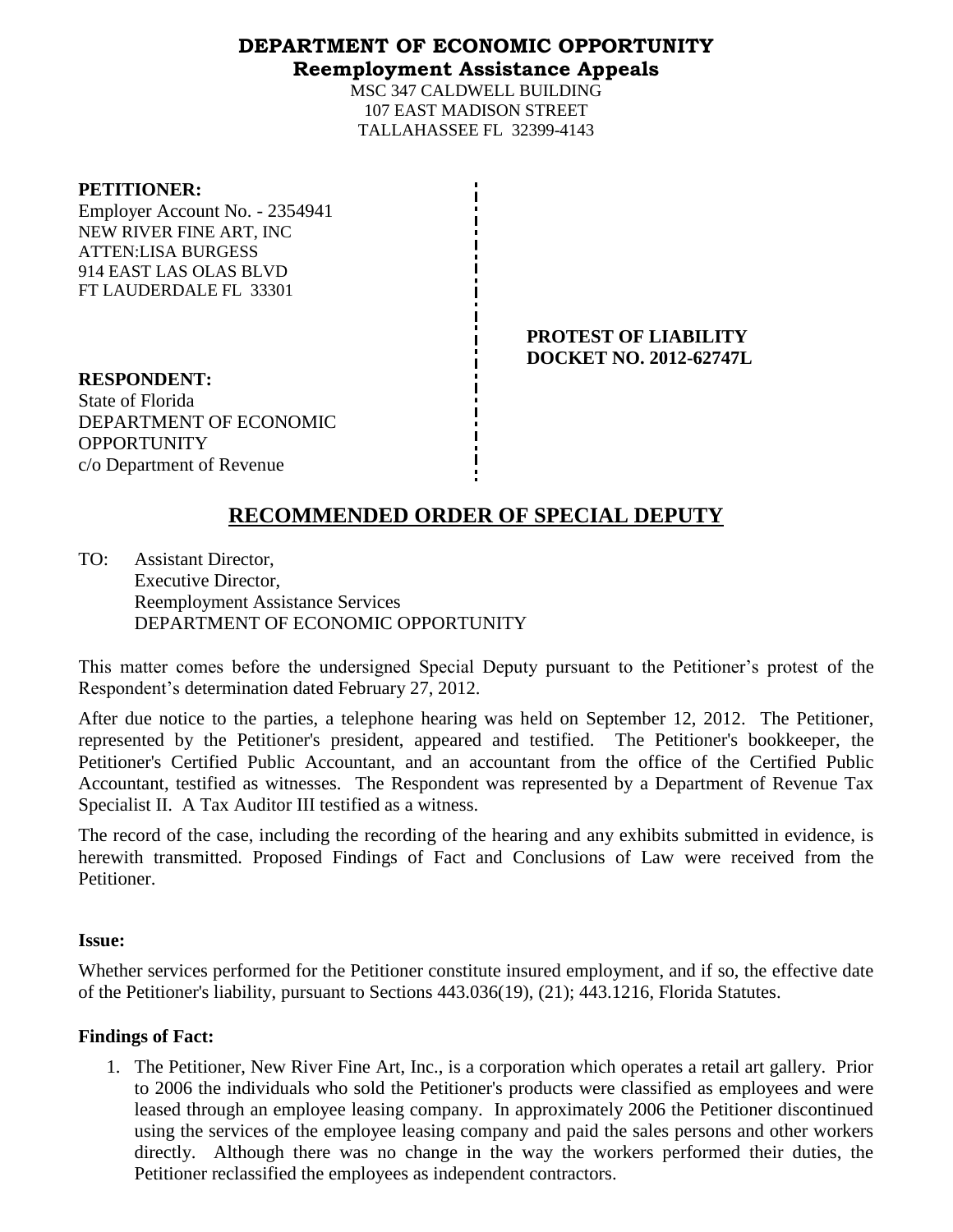- 2. An individual filed a claim for unemployment compensation benefits effective September 1, 2009, claiming to have worked for the Petitioner from April 10, 2006 through June 13, 2008. That individual did not receive credit for earnings with the Petitioner and an investigation was issued to the Department of Revenue to determine if the individual performed services as an employee or as an independent contractor.
- 3. On February 18, 2009, the Department of Revenue issued a determination holding that persons performing services for New River Fine Art, Inc. as art sales/consultants were the Petitioner's employees retroactive to January 1, 2004. Among other things the determination advised the Petitioner "This letter is an official notice of the above determination and will become conclusive and binding unless you file written application to protest this determination within twenty (20) days from the date of this letter." The Petitioner did not file a protest.
- 4. The Department of Revenue selected the Petitioner for an audit of the Petitioner's books and records for 2009 to ensure compliance with the Florida Unemployment Compensation Law. The audit was performed at the location of the Petitioner's Certified Public Accountant on March 10, 2011.
- 5. The Petitioner used the services of a payroll service company to prepare the payroll and to prepare the W-2 forms. During 2009 the Petitioner changed payroll service companies. At the end of 2009 the payroll service companies provided the Petitioner with the W-2 forms. The W-2 forms reported more income than what was actually received by the employees because of overlapping services provided by the payroll service companies. One of the payroll service companies also processed a payment as wages to one of the individuals who was classified by the Petitioner as an independent contractor. The payroll service company withheld payroll taxes from the payment and at the end of the year prepared a W-2 form to report the payment as wages. The Petitioner was not aware of any errors made by the payroll service providers.
- 6. During the audit the Tax Auditor discovered that the wages which the Petitioner had reported to the Department of Revenue did not agree with the wages which the Petitioner had reported to the Internal Revenue Service on the W-2 forms. The Tax Auditor adjusted the unemployment compensation wages to agree with the W-2 wages. The adjustment did not result in any additional taxes due.
- 7. The Tax Auditor examined the 1099 forms issued by the Petitioner for 2009. Two of the workers who received a 1099 form, Jule Mummert and Christopher Anderson, performed services for the Petitioner as sales consultants. Based on the February 18, 2009, determination the Tax Auditor reclassified those individuals as employees resulting in additional tax due.
- 8. Two other workers, Judith Carpenter and Daniel McGowan, were also reclassified as employees by the Tax Auditor resulting in additional tax due. Judith Carpenter performed services as a bookkeeper and Daniel McGowan managed the Petitioner's inventory, shipped the Petitioner's products, installed the artwork, and performed facilities management.
- 9. By *Notice of Proposed Assessment* mailed to the Petitioner's Certified Public Accountant on February 27, 2012, the Department of Revenue notified the Petitioner that additional tax in the amount of \$33.60 was due as a result of the reclassification of independent contractors to employees. The Petitioner filed a timely written protest by letter dated March 9, 2012.
- 10. Daniel McGowan signed an *Independent Contractor Services Agreement* on May 21, 2008. The Agreement was for a period of one year with automatic renewal for subsequent years. The Agreement specifies that Daniel McGowan would have the title of "Art Services Manager" and the duties would include, but not be limited to, management of the Petitioner's inventory, installation of artwork, shipping of product, and facilities maintenance. Daniel McGowan was not allowed to subcontract or otherwise delegate his obligations under the Agreement without prior written consent from the Petitioner. Daniel McGowan was to make himself available to the Petitioner for approximately forty hours per week, although the weekly work schedule would vary based on the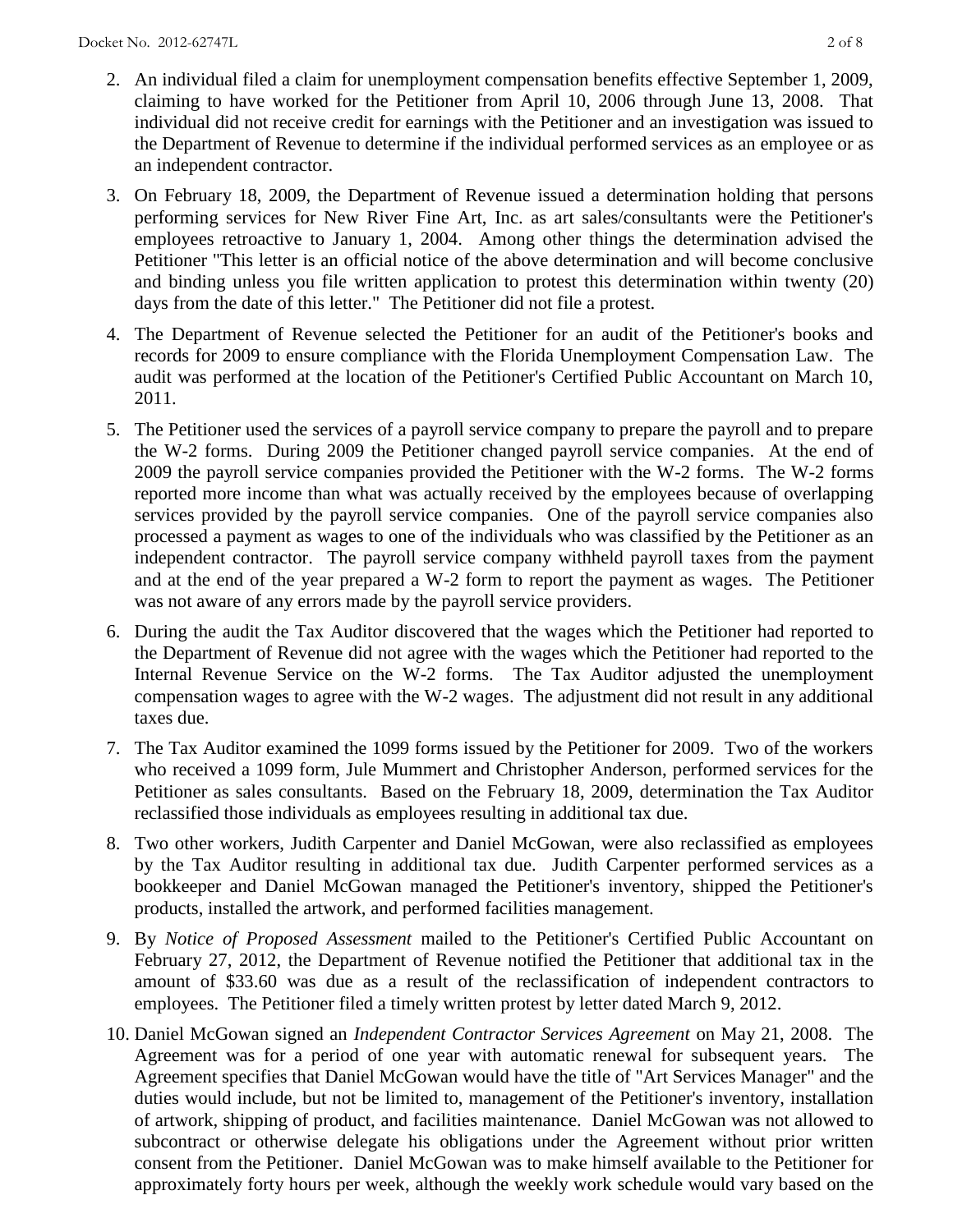Petitioner's schedule. In return for the duties performed by Daniel McGowan the Petitioner would compensate him at the rate of \$2,917 per month, paid in bi-monthly installments on the first and the sixteenth of each month. The rate of pay was based on an annual pay of \$35,000. In addition, the Petitioner agreed to pay Daniel McGowan a commission of 10% of profit on all sales generated by Daniel McGowan on the Petitioner's EBay sales site and that the commissions would be paid on the sixteenth of the month. The Petitioner agreed to pay Daniel McGowan \$125.00 month for expenses and to reimburse him for any additional expenses as long as the expenses were approved by the Petitioner in advance and as long as Daniel McGowan provided documentation. No part of the compensation would be subject to payroll withholding taxes and the Petitioner would report the amounts paid to Daniel McGowan to the Internal Revenue Service on Form 1099-MISC.

- 11. The *Independent Contractor Services Agreement* provides that from May 21, 2008, until June 15, 2008, Daniel McGowan would be in a training and evaluation period during which he would learn the Petitioner's policies and procedures and would receive training on specifics of the products and the industry. At the end of the training period an evaluation would be performed by the Petitioner at which time Daniel McGowan would be expected to demonstrate an understanding of the company and of the industry.
- 12. The *Independent Contractor Services Agreement* provides that, unless the Petitioner provides express, written consent, Daniel McGowan "will not accept work, enter into a contract, provide financial support, or accept an obligation, inconsistent or incompatible with his obligations, or the scope of services rendered for Company under this Contractor Agreement, including, but not limited to, directly or indirectly competing with Company in any way, including, without limitation, engaging in competitive research and development activities, or acting as an officer, director, partner, manager, employee, consultant, stockholder, volunteer, lender, principal, or agent of any business enterprise of the same nature as, or which is in direct competition with, any business in which Company is now engaged or in which Company becomes engaged during the term of this Contractor Agreement. Contractor warrants that, to the best of his knowledge, there is no other contract or duty on his part that conflicts with or is inconsistent with this Contractor Agreement. Notwithstanding the above, Contractor is permitted to own up to 1% of the listed or traded stock of any publicly held corporation."
- 13. The *Independent Contractor Services Agreement* was terminated by the Petitioner during 2009 because the Petitioner was not satisfied with the amount of time that Daniel McGowan devoted to the Petitioner's business.
- 14. Christopher Anderson signed an *Independent Contractor Services Agreement* on December 30, 2008, as an "Art Consultant." The Agreement was for a period of one year with automatic renewal for subsequent years. The duties were specified to include, but not be limited to, the sale of artwork and the development of new clients for the Petitioner. He agreed to be available to perform the duties forty hours per week although the weekly schedule and hours would vary according to the Petitioner's schedule. The Agreement provides that the Petitioner would pay Christopher Anderson a commission on the first and the sixteenth of each month. The Agreement did not specify how the commission would be computed with the exception of sales made on the Petitioner's EBay sales site, on which the Petitioner would pay a commission of 10% of the selling price for all EBay sales generated by Christopher Anderson. In addition, the Petitioner agreed to reimburse Christopher Anderson for all expenses incurred in connection with the performance of duties, provided that the expenses were approved in writing by the Petitioner, in advance. No part of the compensation would be subject to payroll withholding taxes and the Petitioner would report the amounts paid to Christopher Anderson to the Internal Revenue Service on Form 1099-MISC.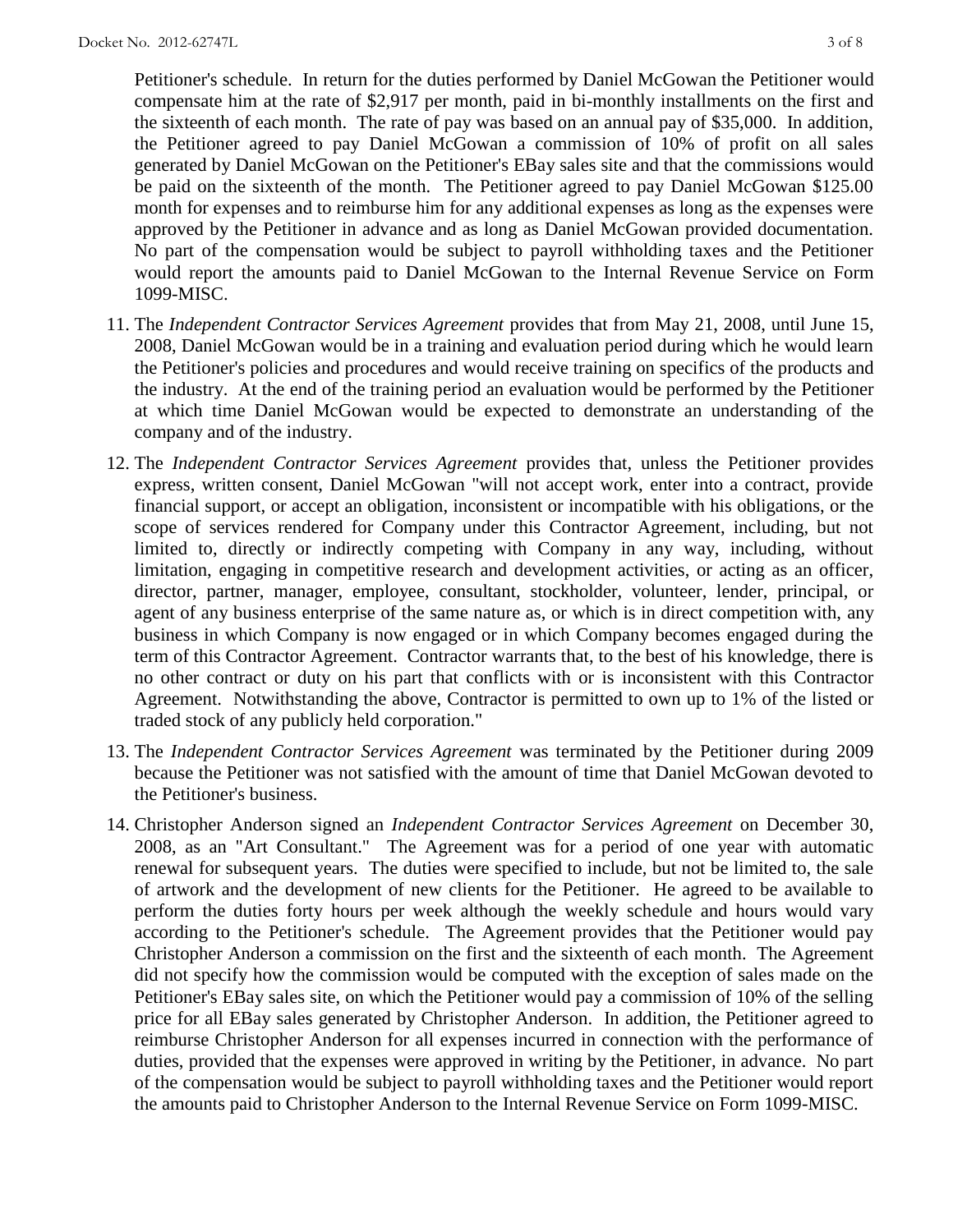- 15. The *Independent Contractor Services Agreement* provides that from December 30, 2008, until January 31, 2009, Christopher Anderson would be in a training and evaluation period during which he would learn the Petitioner's policies and procedures and would receive training on specifics of the products and the industry. At the end of the training period an evaluation would be performed by the Petitioner at which time Christopher Anderson would be expected to demonstrate an understanding of the company and of the industry.
- 16. The *Independent Contractor Services Agreement* provides that, unless the Petitioner provides express, written consent, Christopher Anderson "will not accept work, enter into a contract, provide financial support, or accept an obligation, inconsistent or incompatible with his obligations, or the scope of services rendered for Company under this Contractor Agreement, including, but not limited to, directly or indirectly competing with Company in any way, including, without limitation, engaging in competitive research and development activities, or acting as an officer, director, partner, manager, employee, consultant, stockholder, volunteer, lender, principal, or agent of any business enterprise of the same nature as, or which is in direct competition with, any business in which Company is now engaged or in which Company becomes engaged during the term of this Contractor Agreement. Contractor warrants that, to the best of his knowledge, there is no other contract or duty on his part that conflicts with or is inconsistent with this Contractor Agreement. Notwithstanding the above, Contractor is permitted to own up to 1% of the listed or traded stock of any publicly held corporation."
- 17. Jule Mummert signed an *Independent Contractor Services Agreement* on October 7, 2006, with the title of "Art Consultant." The Agreement was for a period of one year with automatic renewal for subsequent years. The duties were specified to include, but not limited to, the sale of artwork and the development of new clients for the Petitioner. Jule Mummert was required to personally perform the work and she could not subcontract the work or delegate the duties without the Petitioner's prior written consent. The Agreement provides that the Petitioner would pay Jule Mummert a commission on the first and the sixteenth of each month. The Agreement did not specify how the commission would be computed. The Agreement provides that Jule Mummert would be responsible for expenses incurred in connection with the work, however, from time to time, the Petitioner may agree to partially or fully reimburse Jule Mummert for unusual expenses which the Petitioner deems necessary provided that the expenses are approved in writing in advance by the Petitioner. No part of the compensation would be subject to payroll withholding taxes and the Petitioner would report the amounts paid to Jule Mummert to the Internal Revenue Service on Form 1099-MISC.
- 18. The *Independent Contractor Services Agreement* provides that, unless the Petitioner provides express, written consent, Jule Mummert "will not accept work, enter into a contract, provide financial support, or accept an obligation, inconsistent or incompatible with his obligations, or the scope of services rendered for Company under this Contractor Agreement, including, but not limited to, directly or indirectly competing with Company in any way, including, without limitation, engaging in competitive research and development activities, or acting as an officer, director, partner, manager, employee, consultant, stockholder, volunteer, lender, principal, or agent of any business enterprise of the same nature as, or which is in direct competition with, any business in which Company is now engaged or in which Company becomes engaged during the term of this Contractor Agreement. Contractor warrants that, to the best of his knowledge, there is no other contract or duty on his part that conflicts with or is inconsistent with this Contractor Agreement. Notwithstanding the above, Contractor is permitted to own up to 1% of the listed or traded stock of any publicly held corporation."
- 19. In 2007 Judi Carpenter was working as a travel agent and was referred to the Petitioner for the position of bookkeeper. At the time, Judi Carpenter was not performing bookkeeping services for any other company. The Petitioner's president interviewed Judi Carpenter and on November 4, 2007, the Petitioner and Judi Carpenter entered into an *Independent Contractor Services*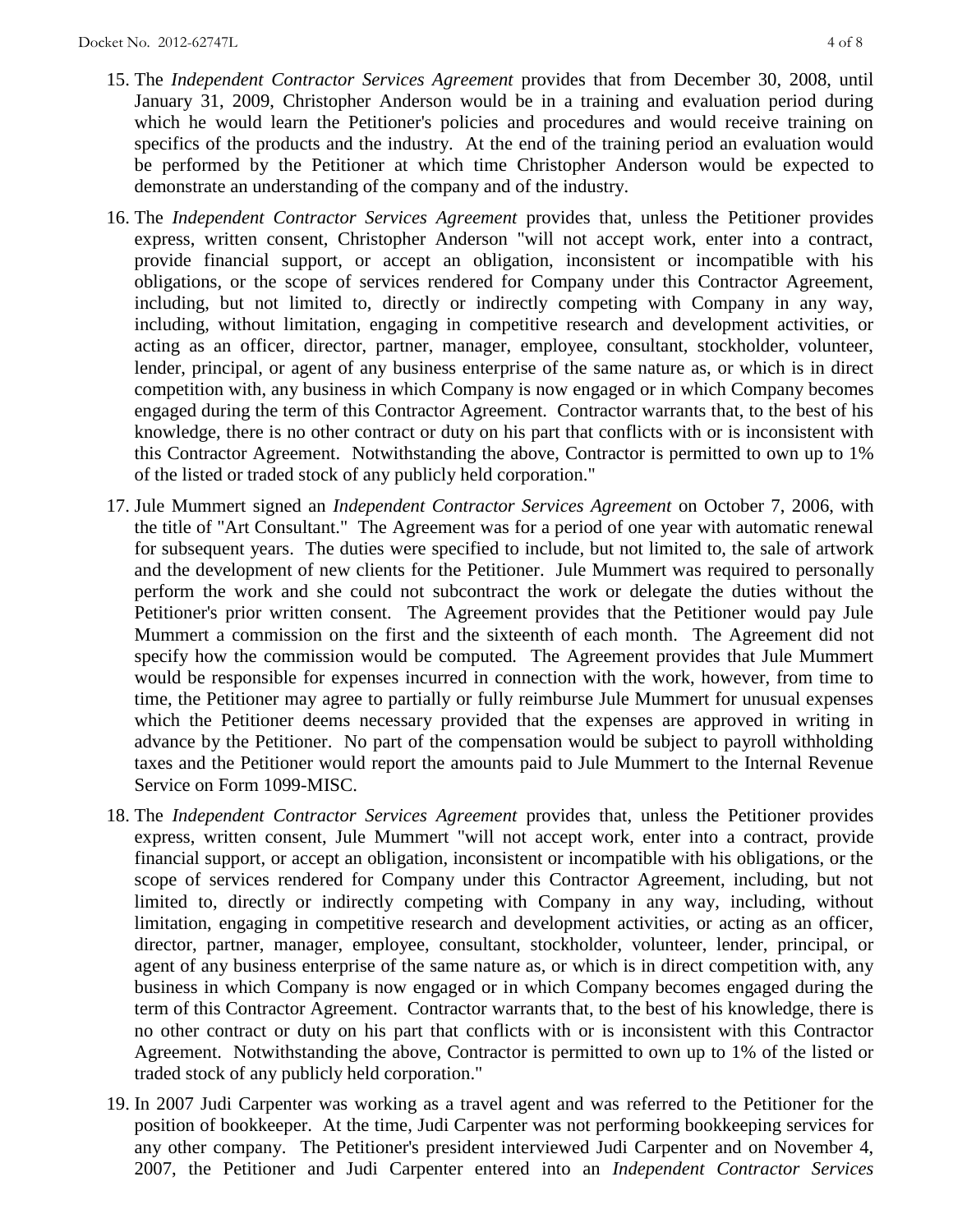*Agreement* which specifies that the Petitioner agrees to retain Judi Carpenter "as an Independent Sales Person with the title of 'Bookkeeping Services' to provide, but not limited to, accounting and bookkeeping services for the Company.". The Agreement was for a period of one year with automatic renewal for subsequent years. Judi Carpenter was required to personally perform the work and was prohibited from subcontracting or delegating the work to others without the Petitioner's prior written consent. The Petitioner agreed to pay Judi Carpenter \$2,916.66 per month, with payments made on the first and the sixteenth of each month. The rate of pay was based on \$35,000 per year. No part of the compensation would be subject to payroll withholding taxes and the Petitioner would report the amounts paid to Judi Carpenter to the Internal Revenue Service on Form 1099-MISC.

- 20. The *Independent Contractor Services Agreement* provides that, unless the Petitioner provides express, written consent, Judi Carpenter "will not accept work, enter into a contract, provide financial support, or accept an obligation, inconsistent or incompatible with his obligations, or the scope of services rendered for Company under this Contractor Agreement, including, but not limited to, directly or indirectly competing with Company in any way, including, without limitation, engaging in competitive research and development activities, or acting as an officer, director, partner, manager, employee, consultant, stockholder, volunteer, lender, principal, or agent of any business enterprise of the same nature as, or which is in direct competition with, any business in which Company is now engaged or in which Company becomes engaged during the term of this Contractor Agreement. Contractor warrants that, to the best of his knowledge, there is no other contract or duty on his part that conflicts with or is inconsistent with this Contractor Agreement. Notwithstanding the above, Contractor is permitted to own up to 1% of the listed or traded stock of any publicly held corporation."
- 21. The Petitioner's president owns companies other than the Petitioner. In 2009 Judi Carpenter did not perform bookkeeping or accounting services for any company other than the Petitioner and companies owned by the Petitioner's president.
- 22. Judi Carpenter performed services for the Petitioner at the Petitioner's place of business. In addition to performing bookkeeping and accounting services Judi Carpenter answered the Petitioner's business telephone and signed official documents using the titles of "Business Manager" and "Office Manager."

## **Conclusions of Law:**

- 23. The issue in this case, whether services performed for the Petitioner constitute employment subject to the Florida Reemployment Assistance Program Law, which was known as the Florida Unemployment Compensation Law in 2009, is governed by Chapter 443, Florida Statutes. Section 443.1216(1)(a)2., Florida Statutes, provides that employment subject to the chapter includes service performed by individuals under the usual common law rules applicable in determining an employer-employee relationship.
- 24. The Supreme Court of the United States held that the term "usual common law rules" is to be used in a generic sense to mean the "standards developed by the courts through the years of adjudication." United States v. W.M. Webb, Inc., 397 U.S. 179 (1970).
- 25. The Supreme Court of Florida adopted and approved the tests in 1 Restatement of Law, Agency 2d Section 220 (1958), for use to determine if an employment relationship exists. See Cantor v. Cochran, 184 So.2d 173 (Fla. 1966); Miami Herald Publishing Co. v. Kendall, 88 So.2d 276 (Fla. 1956); Magarian v. Southern Fruit Distributors, 1 So.2d 858 (Fla. 1941); see also Kane Furniture Corp. v. R. Miranda, 506 So.2d 1061 (Fla. 2d DCA 1987). In Brayshaw v. Agency for Workforce Innovation, et al; 58 So.3d 301 (Fla. 1st DCA 2011) the court stated that the statute does not refer to other rules or factors for determining the employment relationship and, therefore, the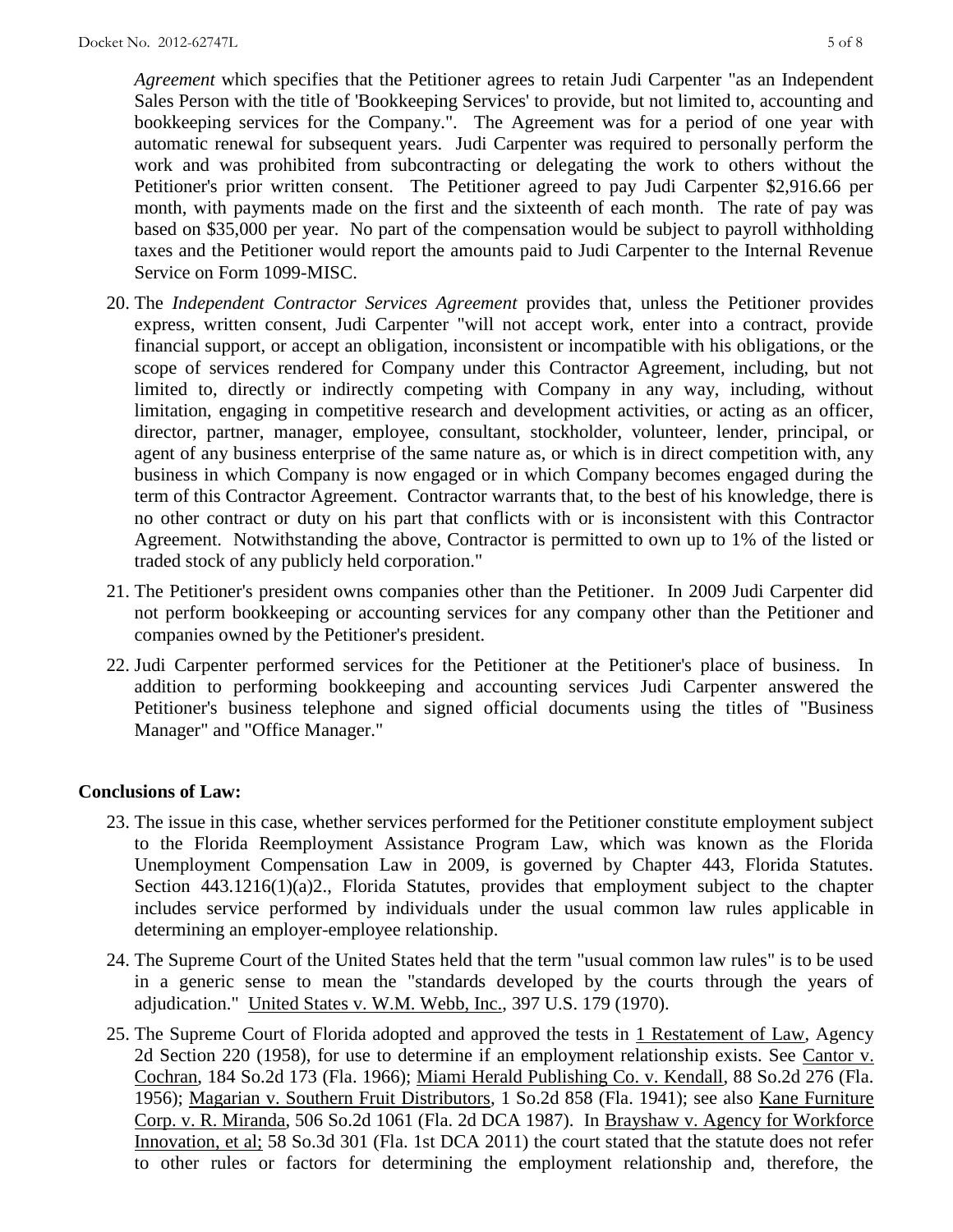Department is limited to applying only Florida common law in determining the nature of an employment relationship.

- 26. Restatement of Law is a publication, prepared under the auspices of the American Law Institute, which explains the meaning of the law with regard to various court rulings. The Restatement sets forth a nonexclusive list of factors that are to be considered when judging whether a relationship is an employment relationship or an independent contractor relationship.
- 27. 1 Restatement of Law, Agency 2d Section 220 (1958) provides:
	- (1) A servant is a person employed to perform services for another and who, in the performance of the services, is subject to the other's control or right of control.
	- (2) The following matters of fact, among others, are to be considered:
		- (a) the extent of control which, by the agreement, the business may exercise over the details of the work;
		- (b) whether or not the one employed is engaged in a distinct occupation or business;
		- (c) the kind of occupation, with reference to whether, in the locality, the work is usually done under the direction of the employer or by a specialist without supervision;
		- (d) the skill required in the particular occupation;
		- (e) whether the employer or the worker supplies the instrumentalities, tools, and the place of work for the person doing the work;
		- (f) the length of time for which the person is employed;
		- $(g)$  the method of payment, whether by the time or by the job;
		- (h) whether or not the work is a part of the regular business of the employer;
		- (i) whether or not the parties believe they are creating the relation of master and servant;
		- (j) whether the principal is or is not in business.
- 28. Comments in the Restatement explain that the word "servant" does not exclusively connote manual labor, and the word "employee" has largely replaced "servant" in statutes dealing with various aspects of the working relationship between two parties.
- 29. In Department of Health and Rehabilitative Services v. Department of Labor & Employment Security, 472 So.2d 1284 (Fla. 1<sup>st</sup> DCA 1985) the court confirmed that the factors listed in the Restatement are the proper factors to be considered in determining whether an employer-employee relationship exists. However, in citing La Grande v. B&L Services, Inc., 432 So.2d 1364, 1366 (Fla.  $1<sup>st</sup> DCA$  1983), the court acknowledged that the question of whether a person is properly classified an employee or an independent contractor often can not be answered by reference to "hard and fast" rules, but rather must be addressed on a case-by-case basis.
- 30. The Petitioner's business is the sale of fine art. Jule Mummert and Christopher Anderson were engaged by the Petitioner to sell the artwork. Daniel McGowan was engaged to manage the inventory of artwork, to ship the artwork, and to install the artwork. The services performed by Jule Mummert, Christopher Anderson, and Daniel McGowan were not separate and distinct from the Petitioner's business but were a necessary and integral part of the business. Judi Carpenter also signed an Agreement which specified that Judi Carpenter was retained as an independent sales person to provide bookkeeping services. All of the workers were prohibited from hiring others to perform the work and prohibited from performing services for others. The Agreements anticipate that the workers will perform full time services for the Petitioner. The workers did not have significant expenses in connection with the work and any expenses were reimbursed by the Petitioner.
- 31. Judie Carpenter and Daniel McGowan were paid by time worked rather than based on production or by the job. Jule Mummert and Christopher Anderson were paid by commission based on sales. The Petitioner chose not to withhold payroll taxes from the pay. The fact that taxes were not withheld from the pay, standing alone, does not establish an independent contractor relationship. Section 443.1217(1), Florida Statutes, provides that the wages subject to the Reemployment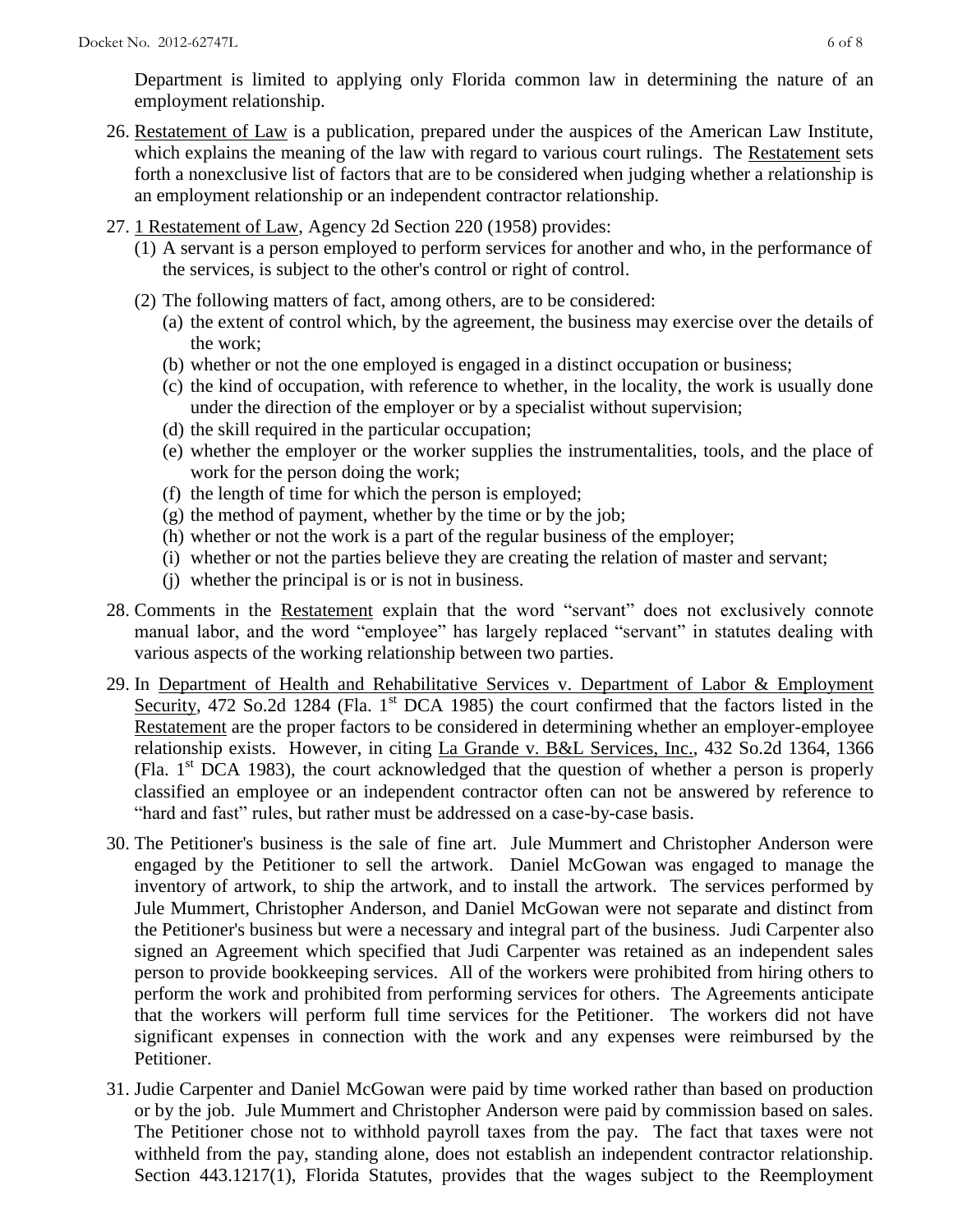Assistance Program Law include all remuneration for employment including commissions, bonuses, back pay awards, and the cash value of all remuneration in any medium other than cash.

- 32. The Petitioner terminated Daniel McGowan because the Petitioner was not satisfied with the amount of time that Daniel McGowan devoted to the Petitioner's business. In Cantor v. Cochran, 184 So.2d 173 (Fla. 1966), the court in quoting 1 Larson, Workmens' Compensation Law, Section 44.35 stated: "The power to fire is the power to control. The absolute right to terminate the relationship without liability is not consistent with the concept of independent contractor, under which the contractor should have the legal right to complete the project contracted for and to treat any attempt to prevent completion as a breach of contract."
- 33. The Florida Supreme Court held that in determining the status of a working relationship, the agreement between the parties should be examined if there is one. The agreement should be honored, unless other provisions of the agreement, or the actual practice of the parties, demonstrate that the agreement is not a valid indicator of the status of the working relationship. Keith v. News & Sun Sentinel Co., 667 So.2d 167 (Fla. 1995). In Justice v. Belford Trucking Company, Inc., 272 So.2d 131 (Fla. 1972), a case involving an independent contractor agreement which specified that the worker was not to be considered the employee of the employing unit at any time, under any circumstances, or for any purpose, the Florida Supreme Court commented "while the obvious purpose to be accomplished by this document was to evince an independent contractor status, such status depends not on the statements of the parties but upon all the circumstances of their dealings with each other."
- 34. In this case the Agreements entered into by the parties specify that the workers are independent contractors and not employees. In spite of those declarations the Agreements establish the Petitioner's right to control who performs the work, when the work is performed, where the work is performed and how the work is performed. Whether a worker is an employee or an independent contractor is determined by measuring the control exercised by the employer over the worker. If the control exercised extends to the manner in which a task is to be performed, then the worker is an employee rather than an independent contractor. In Cawthon v. Phillips Petroleum Co., 124 So 2d 517 (Fla. 2d DCA 1960) the court explained: Where the employee is merely subject to the control or direction of the employer as to the result to be procured, he is an independent contractor; if the employee is subject to the control of the employer as to the means to be used, then he is not an independent contractor.
- 35. It is determined that the services performed for the Petitioner by Jule Mummert, Christopher Anderson, Daniel McGowan, and Judi Carpenter constitute insured employment.

**Recommendation:** It is recommended that the determination dated February 27, 2012, be AFFIRMED. Respectfully submitted on October 18, 2012.



R. O. SMITH, Special Deputy Office of Appeals